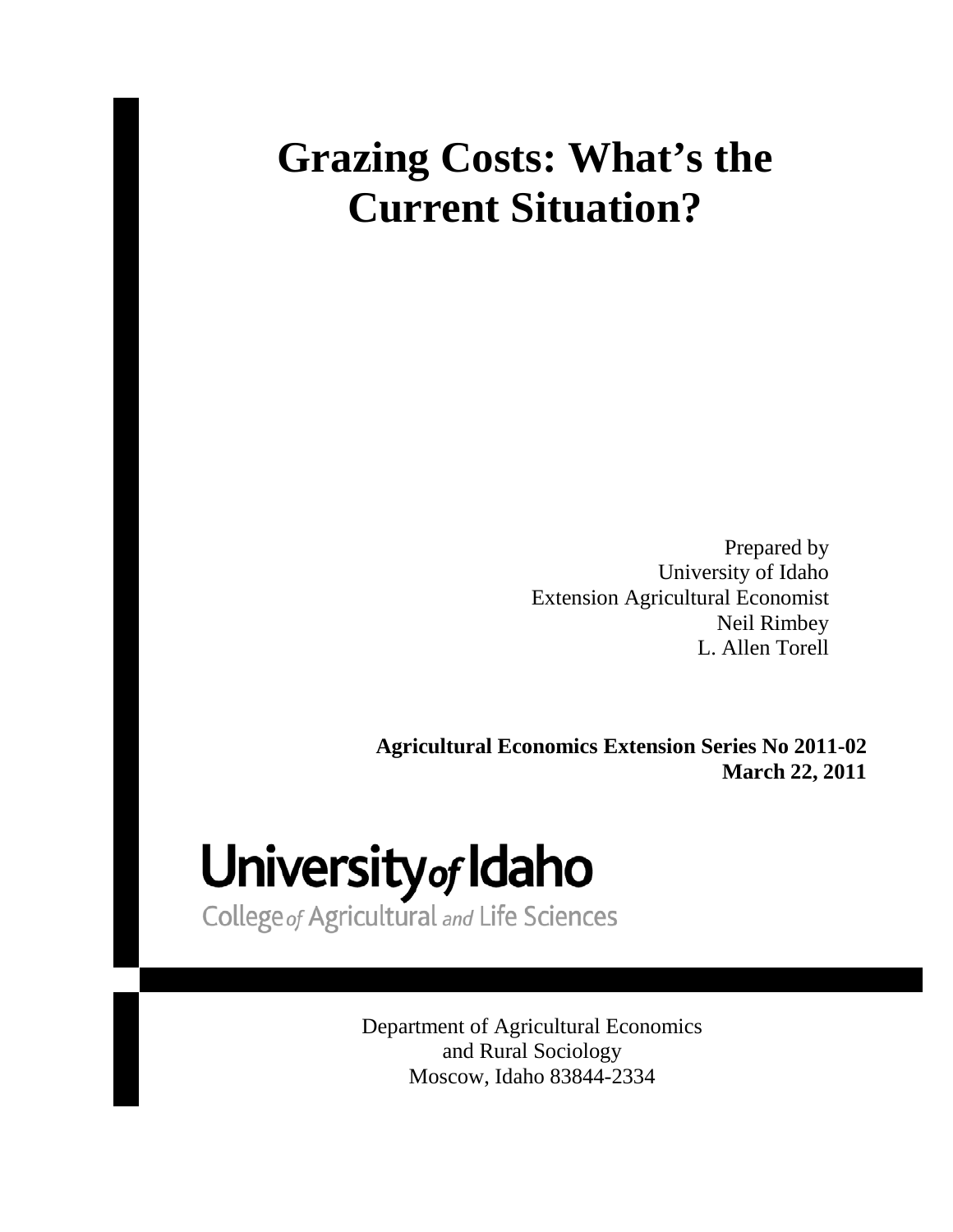#### Grazing Costs: What's the Current Situation?

Neil Rimbey and L. Allen Torell

Interest in the federal grazing fee seems to fluctuate with political and economic changes. Recently, there has been an upswing in the level of interest in grazing fees and non-fee grazing costs. In this article, we will provide a historical perspective of grazing fee policy, with the total cost of grazing at the center of the issue. We review literature on the issue, highlighting the fee formula enacted in the Public Rangeland Improvement Act of 1978. We also explore a means of updating grazing costs and conclude that indexing these to current costs has serious shortcomings, but may be the only feasible approach.

#### Theoretical Background

The concern about total grazing costs goes back to the 1960's and formed the basis for an extensive survey of ranchers in the western United States in 1966. The goal of policy makers and federal agencies was to extensively gather public and private grazing costs throughout the west. They hypothesized that public grazing costs would be less than private costs, primarily due to higher lease rates on privately leased grazing lands. The goal was to equalize total grazing costs by charging a fee on public lands equal to the cost differential. The 1966 survey found the cost difference to be \$1.23/Animal Unit Month (AUM), when cost differences were weighted by the relative use of public lands by cattle and sheep. In other words it was \$1.23/AUM cheaper to run livestock on public lands and the fee that would equalize public and private grazing costs would be \$1.23/AUM. Critical to this Total Cost Approach was the assumption that the investment in the grazing permit (or, permit value) was not appropriate for consideration in this approach. Table 1 summarizes the 1966 study results in terms of public and private land grazing costs and the implied forage value on public land at that point in time. An extensive analysis of the data was done and a uniform westwide fee was recommended because there was as much variation in grazing costs within regions studied as there was between regions.

#### The Public Rangeland Improvement Act of 1978

After the completion of the 1966 study, politics took over for a period of 12 years, with proposals and counter-proposals on fee systems for public lands. The dialogue ended in 1978 when Congress passed an omnibus public rangeland law. The only time that the U.S. Congress has acted on the issue of grazing fees on federal lands was with the passage of the Public Rangeland Improvement Act (PRIA, PL 95-514) in 1978. The passage of PRIA set forth a grazing fee formula which built upon the 1966 study and established "fair market value" of public land grazing from 1978 through the present. The formula was modified in 1986 through an Executive Order (12548), setting a floor of \$1.35/AUM.

The formula used the \$1.23/AUM cost difference from the 1966 survey and updated it by indexing annual changes in the private grazing lease rates, cattle prices and prices paid to produce cattle. More information on the basis for public land grazing fees and a critical review of the formula are available in Bartlett, et al. (2002) and Torell, et al. (2003).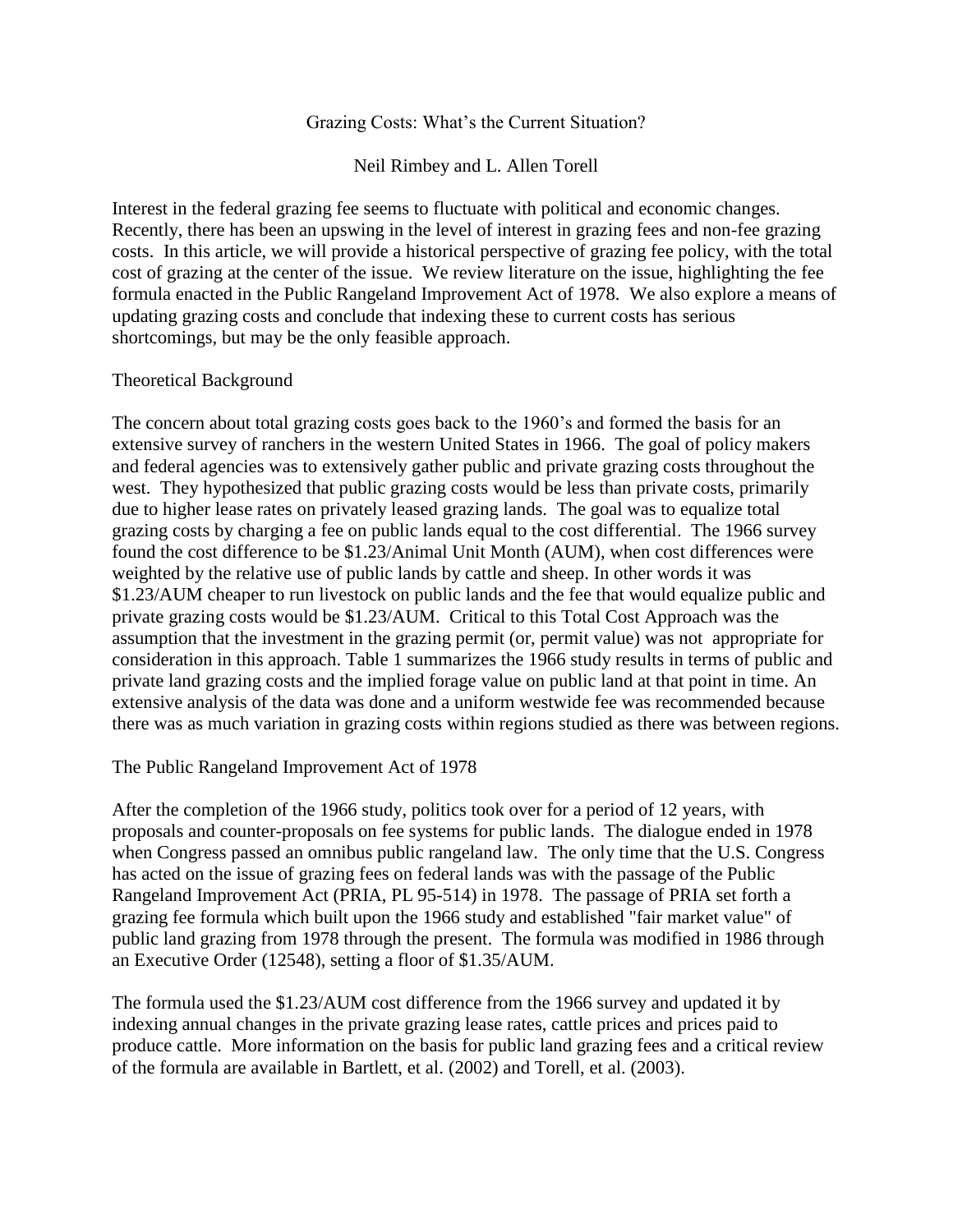The PRIA grazing fee formula is depicted in the following formula:

Grazing Fee<sub>t+1</sub> = \$1.23 X 
$$
\frac{(FVI_t + BCPI_t - PPI_t)}{100}
$$

where:

FVI = Forage Value Index, or an index of private grazing lease rates in the 11 western states, with 1964-68 as the base period

BCPI = Beef Cattle Price Index, or an index of cattle prices with 1964-68 as the base period PPI = Prices Paid Index, or an index of the prices paid by producers to purchase inputs, with 1964-68 as the base period

So, the private-public land grazing cost difference detected in 1966 (\$1.23) is adjusted by annual changes in cattle prices, prices paid and private grazing lease markets. Another proposal suggested was to adjust by using only the FVI and economists argued that including all three indices double counted in the formula (Torell et al. 2003).

| Table 1. Summary of Fee and Non-Fee Grazing Costs,               |               |                                |                          |                      |  |  |  |  |  |  |
|------------------------------------------------------------------|---------------|--------------------------------|--------------------------|----------------------|--|--|--|--|--|--|
| 1966.                                                            |               |                                |                          |                      |  |  |  |  |  |  |
|                                                                  | <b>Cattle</b> | <b>Cattle</b>                  | <b>Sheep</b>             | <b>Sheep</b>         |  |  |  |  |  |  |
| <b>Item</b>                                                      | <b>Public</b> | <b>Private</b>                 | <b>Public</b>            | <b>Private</b>       |  |  |  |  |  |  |
| <b>Lost Animals</b>                                              | \$0.60        | \$0.37                         | \$0.70                   | \$0.65               |  |  |  |  |  |  |
| <b>Association Fees</b>                                          | \$0.08        | \$<br>$\overline{\phantom{a}}$ | \$0.04                   | $\hat{\mathbb{S}}$ - |  |  |  |  |  |  |
| Veterinarian                                                     | \$0.11        | \$0.13                         | \$0.11                   | \$0.11               |  |  |  |  |  |  |
| <b>Moving Livestock</b>                                          | \$0.24        | \$0.25                         | \$0.42                   | \$0.38               |  |  |  |  |  |  |
| Herding                                                          | \$0.46        | \$0.19                         | \$1.33                   | \$1.16               |  |  |  |  |  |  |
| Salt and Feed                                                    | \$0.56        | \$0.83                         | \$0.55                   | \$0.45               |  |  |  |  |  |  |
| Travel                                                           | \$0.32        | \$0.25                         | \$0.49                   | \$0.43               |  |  |  |  |  |  |
| Water                                                            | \$0.08        | \$0.06                         | \$0.15                   | \$0.16               |  |  |  |  |  |  |
| <b>Horse Cost</b>                                                | \$0.16        | \$0.10                         | \$0.16                   | \$0.07               |  |  |  |  |  |  |
| Maintenance                                                      | \$0.43        | \$0.40                         | \$0.20                   | \$0.24               |  |  |  |  |  |  |
| <b>Development Depreciation</b>                                  | \$0.11        | \$0.03                         | \$0.09                   | \$0.02               |  |  |  |  |  |  |
| <b>Other Costs</b>                                               | \$0.13        | \$0.14                         | \$0.29                   | \$0.22               |  |  |  |  |  |  |
| Private Lease Rate                                               | \$            | \$1.79                         | $\mathbb{S}$ -<br>\$1.77 |                      |  |  |  |  |  |  |
| <b>Total Non-Fee Costs</b>                                       | \$3.28        | \$4.54                         | \$4.53                   | \$5.66               |  |  |  |  |  |  |
|                                                                  |               |                                |                          |                      |  |  |  |  |  |  |
| Cost Difference/Forage                                           |               | \$1.26                         |                          | \$1.13               |  |  |  |  |  |  |
| Value                                                            |               |                                |                          |                      |  |  |  |  |  |  |
| <b>Weighted Cost Difference</b>                                  |               |                                | \$1.23                   |                      |  |  |  |  |  |  |
| (weighting by relative AUMs of cattle and sheep on public lands) |               |                                |                          |                      |  |  |  |  |  |  |
| Source: USDI and USDA. 1977. Study of Fees for Grazing           |               |                                |                          |                      |  |  |  |  |  |  |
| Livestock on Federal Lands. Table 5, Page 2-22                   |               |                                |                          |                      |  |  |  |  |  |  |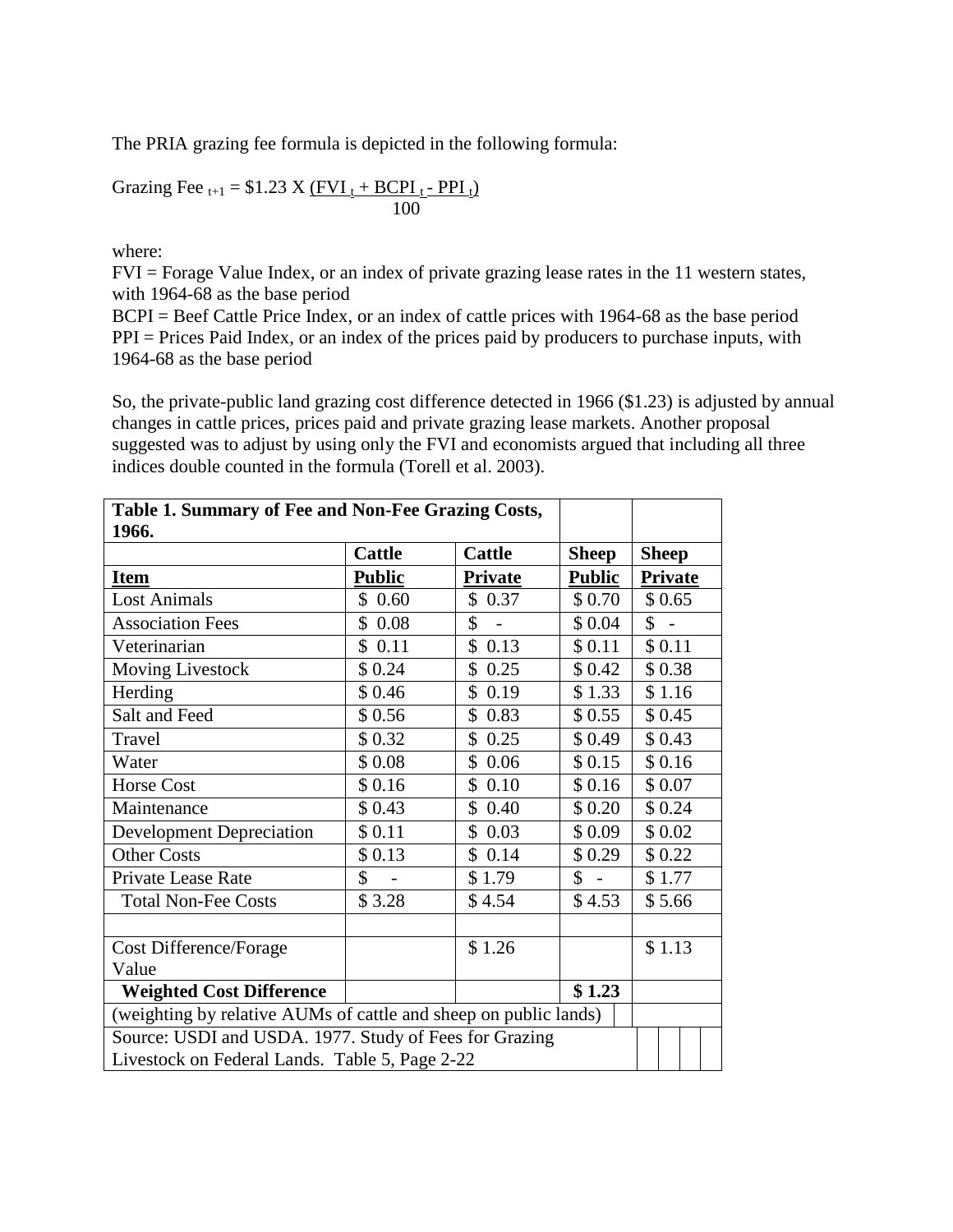#### Grazing Fee Task Group Study of 1992

In 1991-92, the authors, Tom Bartlett, Professor at Colorado State University (at that time) and Larry VanTassell, Professor at University of Wyoming (at that time), were asked by the Bureau of Land Management (BLM) and U.S. Forest Service (FS) to take another look at the grazing fee issue. We decided that we needed to do what we could to repeat the 1966 study, given the sound theoretical basis of that study. Given budgetary constraints and areas that could be covered by project staff, we chose to study those costs in New Mexico, Wyoming and Idaho. Random samples of private and public grazers were drawn in each state and face-to-face interviews conducted with permittees/lessees of public and private forage resources during 1991-92. Several publications summarize the findings of this study (Torell, et al. 1993; Bartlett, et al. 1994; Rimbey, et al. 1994; VanTassell, et al. 1997). It was enlightening and surprising to the authors and others involved in the project to find that the cost differential between public and private lands had declined to \$0.13/AUM in 1992 in the three study states. The study also indicated changes in cost structure between 1966 and 1992, with higher proportion of costs associated with items such as herding, meetings and less relative cost associated with veterinary and depreciation of improvements (Table 2).

#### Today's Situation

Since no information concerning grazing cost comparisons between private and public lands has developed through the literature since 1993, we will attempt to provide a method to update that information to current costs. We recognize the shortcomings of this update, given substantial changes that have occurred in the last 19 years in relation to public land policy, national economic issues and changing societal values. These changes have undoubtedly had impacts on the cost structure of both private and public grazers. We will highlight those concerns and cautions at the conclusion of this piece. Nielsen (1991) provided a method for updating the 1966 study to 1990 figures, including references to specific USDA-NASS indices used in his analysis. We applied that same methodology to the updates of the 1992 costs to current dollars included here. We accept Dr. Nielsen's designation of the appropriate indices to use in this analysis.

Table 2 presents 1992 grazing costs for cattle and sheep on public and private lands in New Mexico, Wyoming and Idaho. We use that information and the appropriate USDA-NASS indices to update costs to current (2010) figures. For example, 1992 cost for lost animals on public land cattle operations was \$3.65/AUM. The NASS index indicated that the Prices Received Index for Meat Animals had increased 1.35 times since 1990-92. We multiplied the 1992 value by the index/inflation factor to derive the estimate of cost in 2010 dollars. We repeated the same exercise with sheep. We adjusted these cost items by the relative weight of cattle and sheep leasing in the 1992 study (88% cattle and 12% sheep) and derived the combined 2010 cost of \$5.21/AUM for lost animals. The same methodology was repeated for other cost items included in Table 2. For items with 2 indices listed, we averaged the 2 indices and calculated the resulting inflation in cost based upon the combined, average index.

Private leases on the private land costs were inflated to 2010 dollars using the relative change in the Forage Value Index (FVI). In other words, the FVI for 1992 was 2.75 and was calculated at 4.44 for 2010, or a ratio of 1.61. The same process was followed for developing the private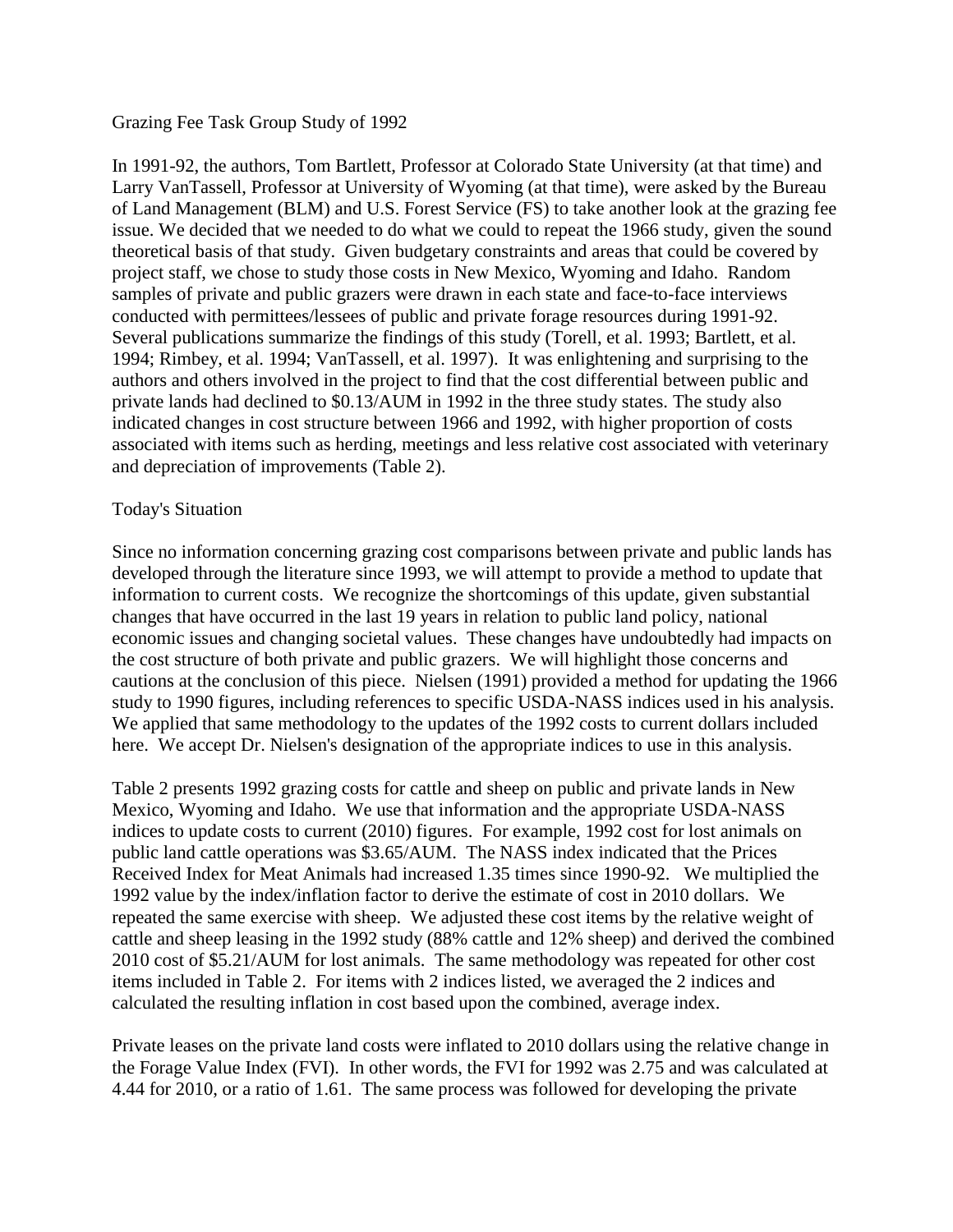grazing costs presented in Table 2. Indexing the lease rate found in the 3-state 1992 study meant a \$12.35/AUM private lease rate estimate for 2010 (Table 2). The 2010 average lease rate reported by USDA/NASS (2010) for the 3 study states was a dollar per AUM more, \$13.37/AUM.

Total Public Land 2010 Cost was estimated to be \$33.24/AUM. Comparable private land cost was estimated to be \$32.04/AUM. So the fee that would equalize total costs of grazing in 2010 would be a payment to public land ranchers of \$1.20/AUM. In others words in 2010, public land grazers are paying \$1.20/AUM more than those leasing private land. If current NASS lease rates for the 3 study states are used a payment of \$0.20/AUM would be warranted, not unlike the \$0.13/AUM difference found in 1992 (Torell et al. 1994).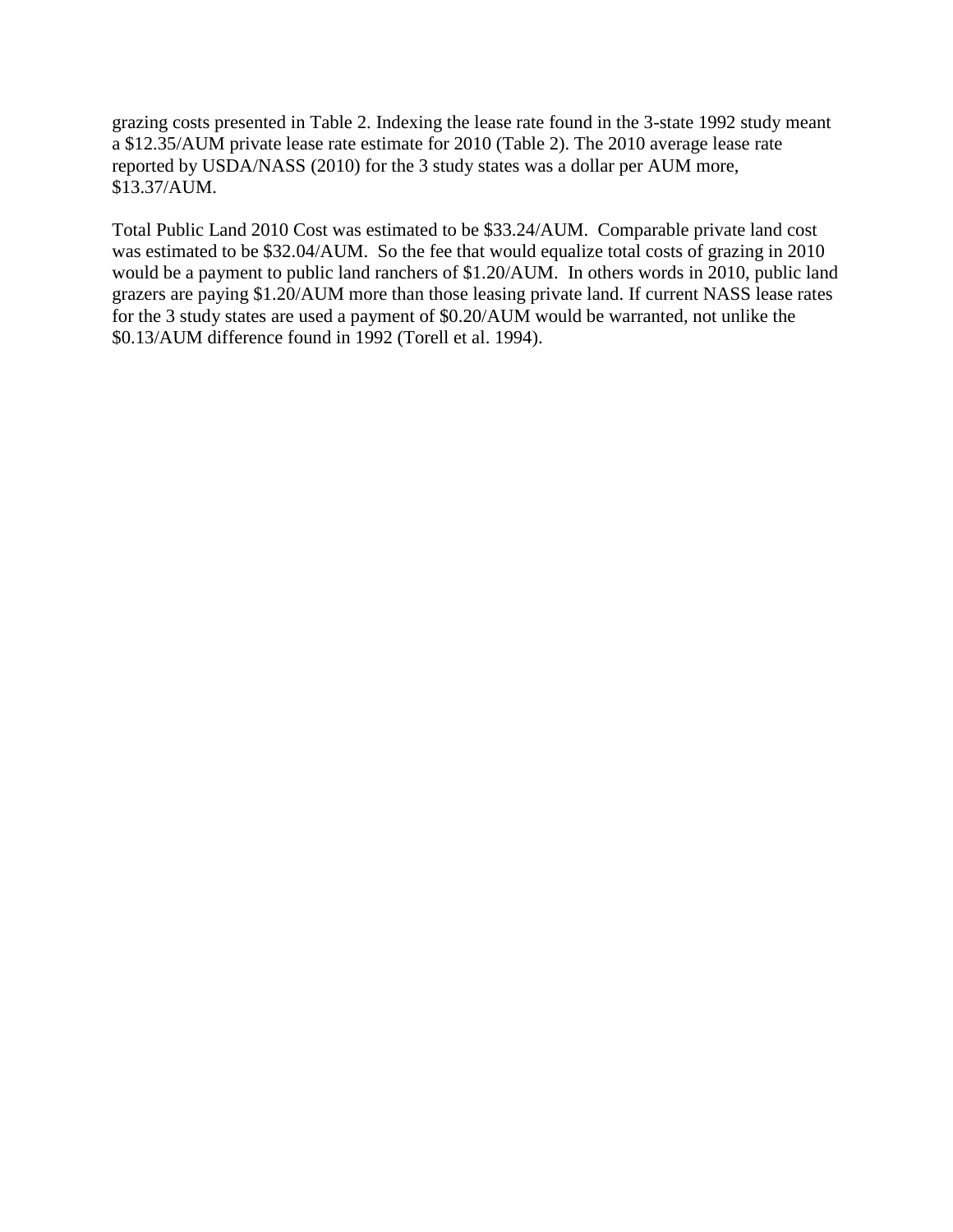|                            | 1992          | 1992          | 1992         | 1992         |                                       |              | 2010          | 2010         |
|----------------------------|---------------|---------------|--------------|--------------|---------------------------------------|--------------|---------------|--------------|
|                            | <b>Public</b> | <b>Public</b> | Private      | Private      |                                       | 2010         | <b>Public</b> | Private      |
| <b>Item</b>                | <b>Cattle</b> | <b>Sheep</b>  | Cattle       | <b>Sheep</b> | <b>NASS Indices</b>                   | <b>Index</b> | Cost          | Cost         |
| <b>Lost Animals</b>        | \$3.65        | \$5.39        | \$2.10       | \$2.63       | meat animals/prices received          | 1.35         | \$5.21        | \$2.92       |
| <b>Association Fees</b>    | \$0.48        | \$0.04        | $\uparrow$ - | $\uparrow$ - | production items                      | 1.95         | \$0.83        | $\uparrow$ - |
| Veterinarian               | \$0.10        | \$0.22        | \$0.12       | \$0.20       | wage rates                            | 1.92         | \$0.22        | \$0.25       |
| Moving Livestock           | \$3.35        | \$4.74        | \$1.93       | \$2.51       | (auto & trucks)+(wage rates)          | 1.53         | \$5.36        | \$3.05       |
| Herding                    | \$4.31        | \$8.89        | \$2.94       | \$3.05       | wage rates                            | 1.92         | \$9.33        | \$5.67       |
| Salt and Feed              | \$1.29        | \$1.62        | \$1.80       | \$1.53       | (auto $&$ trucks)+(feed)              | 1.62         | \$2.15        | \$2.85       |
| Travel                     | \$0.69        | \$0.77        | \$0.18       | \$0.34       | (auto $&$ trucks)+(fuel $&$ energy)   | 2.11         | \$1.47        | \$0.42       |
| Water                      | \$0.39        | \$0.39        | \$0.11       | \$0.16       | production items                      | 1.95         | \$0.76        | \$0.23       |
| Horse Cost                 | \$0.31        | \$0.47        | \$0.15       | \$0.22       | feed                                  | 2.10         | \$0.69        | \$0.33       |
| Maintenance                | \$3.18        | \$2.12        | \$1.84       | \$2.22       | (wage rates) + (building $&$ fencing) | 1.80         | \$5.48        | \$3.38       |
| Development                |               |               |              |              |                                       |              |               |              |
| Depreciation               | \$0.45        | \$0.26        | \$0.15       | \$0.24       | production items                      | 1.95         | \$0.83        | \$0.31       |
| Other Costs                | \$0.34        | \$1.36        | \$0.11       | \$0.35       | production items                      | 1.95         | \$0.90        | \$0.27       |
| Private Lease Rate         |               |               | \$7.71       | \$7.18       | Forage Value Index                    | 1.61         | $\uparrow$ -  | \$12.35      |
| <b>Total Non-Fee Costs</b> | \$18.54       | \$26.27       | \$19.14      | \$20.63      |                                       |              | \$33.24       | \$32.04      |
|                            |               |               |              |              |                                       |              |               |              |
| <b>Grazing Fee</b>         | \$1.86        | \$1.86        | \$7.71       | \$7.18       |                                       |              | \$1.35        |              |
| <b>Total Cost</b>          | \$20.40       | \$28.13       | \$26.85      | \$27.81      |                                       |              | \$34.59       |              |

### **Table 2. Summary of Fee and Non-fee Grazing Costs, 1992 and 2010**

#### **Notes:**

Cost items with more than one index listed were updated using an average of the indices listed.

Combined Public and Private 2010 Costs accomplished by weighting based upon the relative leased AUMs of cattle and sheep from the Grazing Cost Survey: 88% cattle and 12% sheep (Torell, et al. 1993).

1992 Private Lease Rates indexed using Forage Value Index (FVI) from USDA-NASS (Ag Prices, January, 2011). 2010 FVI of 441 divided by 1992 FVI of 275, or 1.61.

All indices provided by USDA-NASS (Ag. Prices, January, 2011).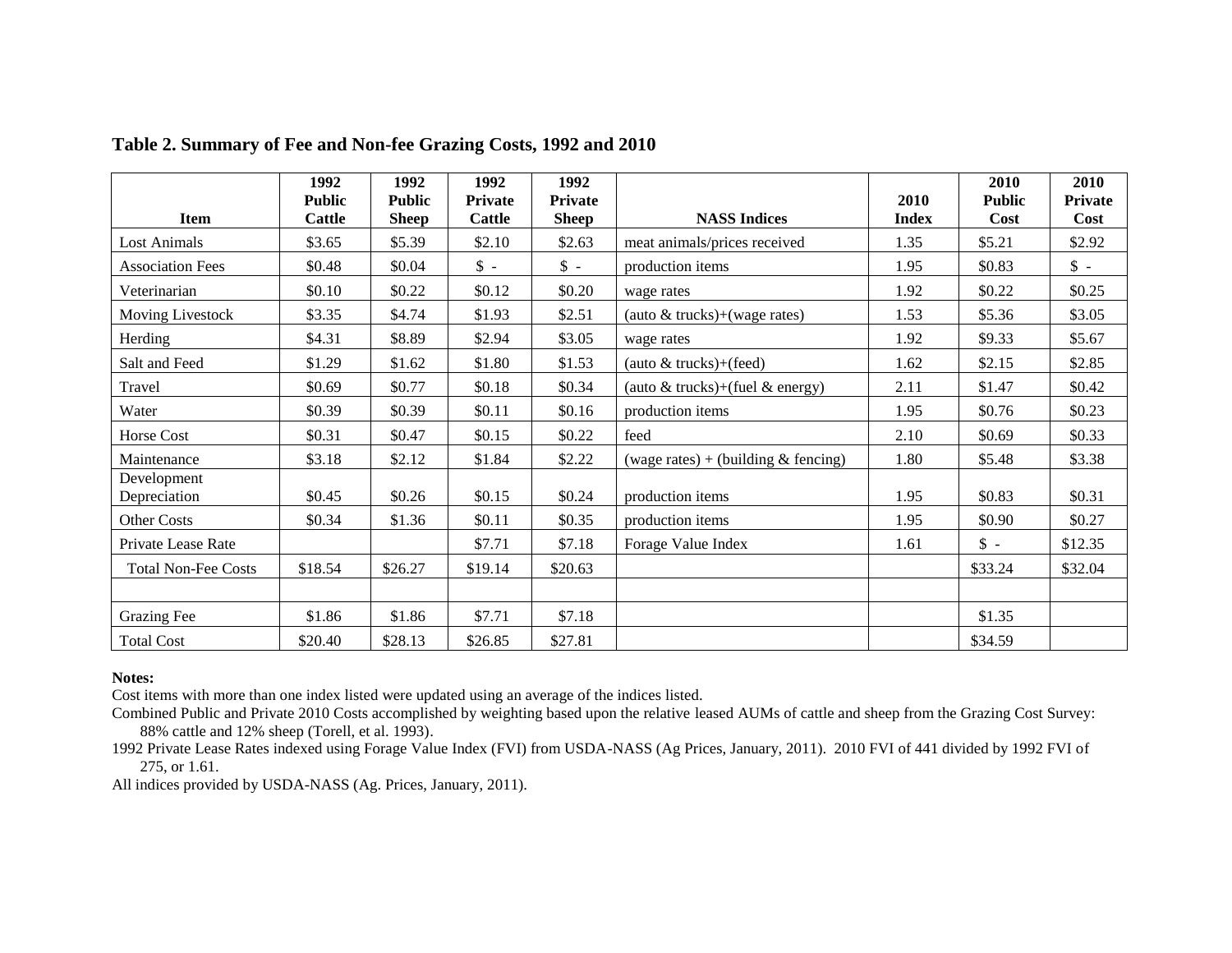#### Caveats and Cautions

A major shortcoming of the indexing process used here is that we are essentially assuming no major changes in the cost structures of private and public land grazers since 1992. Using the indices will account for inflationary pressure on fuel prices, for example. However, it does not account for changes in quantities used over the past 19 years. We hypothesize that legal expenses have risen since we sampled lessors/permittees in 1992. We also think that costs for lost animals may be low in the 3 states, given the reintroduction of wolves which occurred in the mid 1990's in several western states. The shift of maintenance responsibilities to public land permittees was occurring at about the time that we surveyed people in 1992 and those expenses may be understated in relation to others. Numerous other factors have changed and the resulting cost differences may or may not reflect what has taken place on public and private rangelands of the west.